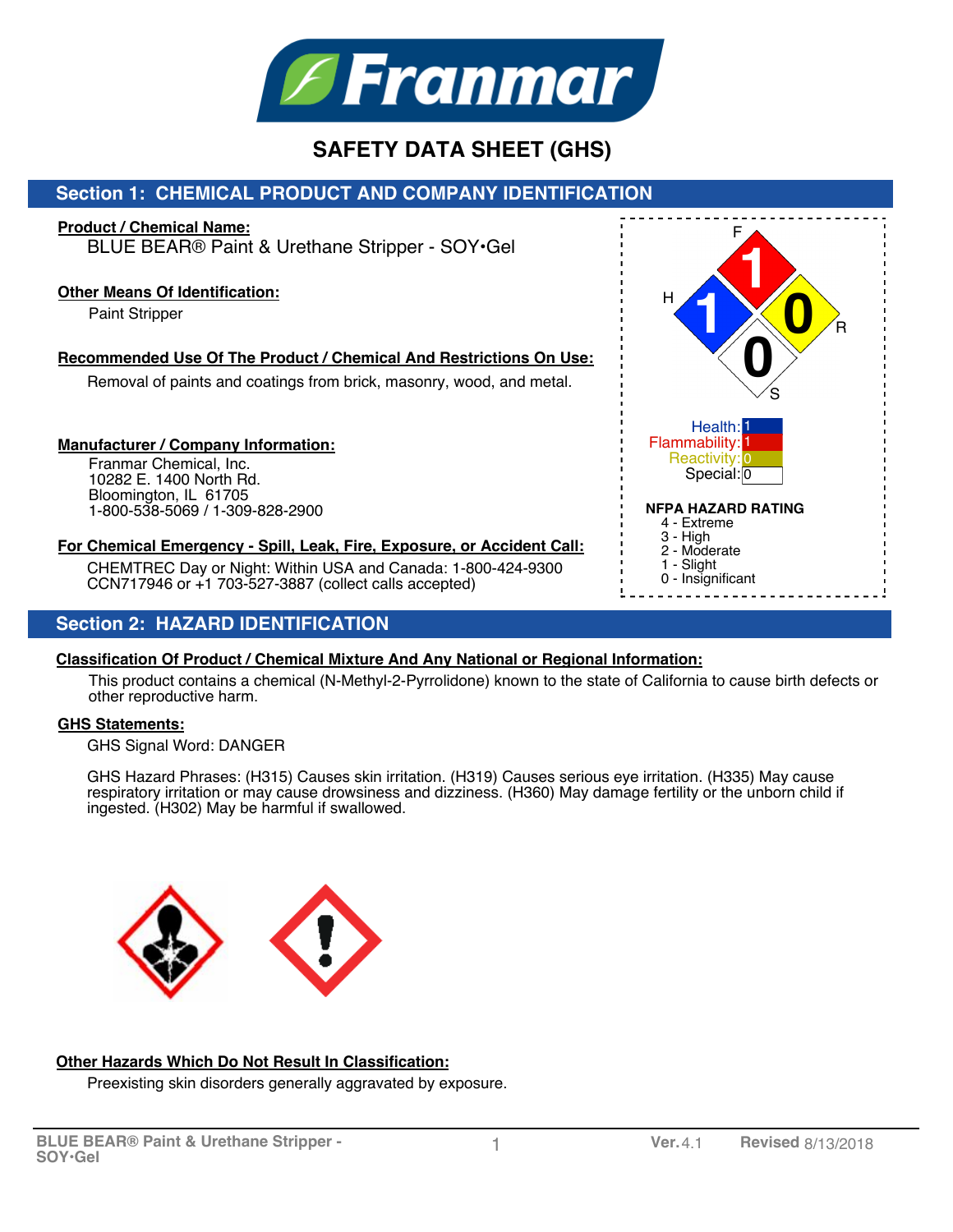

# **Section 3: COMPOSITION, INFORMATION ON INGREDIENTS**

| <b>Ingredient Name</b>                      | <b>CAS Number</b>  | <b>Percent</b> |
|---------------------------------------------|--------------------|----------------|
| N-Methyl Pyrrolidone                        | 872-50-4           | 41%            |
| Dibasic Ester - LVP                         | 627-93-0/1119-40-0 | 40-45%         |
| <b>Sov Ester</b>                            | 67784-80-9         | 15-20%         |
| Proprietary Thickening And Surfactant Blend |                    | $1 - 5%$       |

## **Other Chemical Information:**

Specific data not available.

# **Section 4: FIRST AID MEASURES**

#### **Necessary Measures For Routes Of Exposure:**

#### **Inhalation:**

Remove to fresh air and keep at rest in a position comfortable for breathing. Call a doctor/physician if you feel unwell.

## **Skin:**

If on skin, wash with plenty of soap and water. Take off contaminated clothing and wash before reuse. If skin irritation occurs seek medical advice/attention.

#### **Eyes:**

Rinse cautiously with water for several minutes. Remove contact lenses, if present and esay to do. Continue rinsing. If eye irritation persists, get medical advice/attention.

#### **Ingestion:**

Call a doctor/physician if you feel unwell.

### **Important Symptoms/Effects, Acute and Delayed:**

Specific data not available.

### **Immediate Medical Attention And Special Treatment Needed:**

Specific data not available.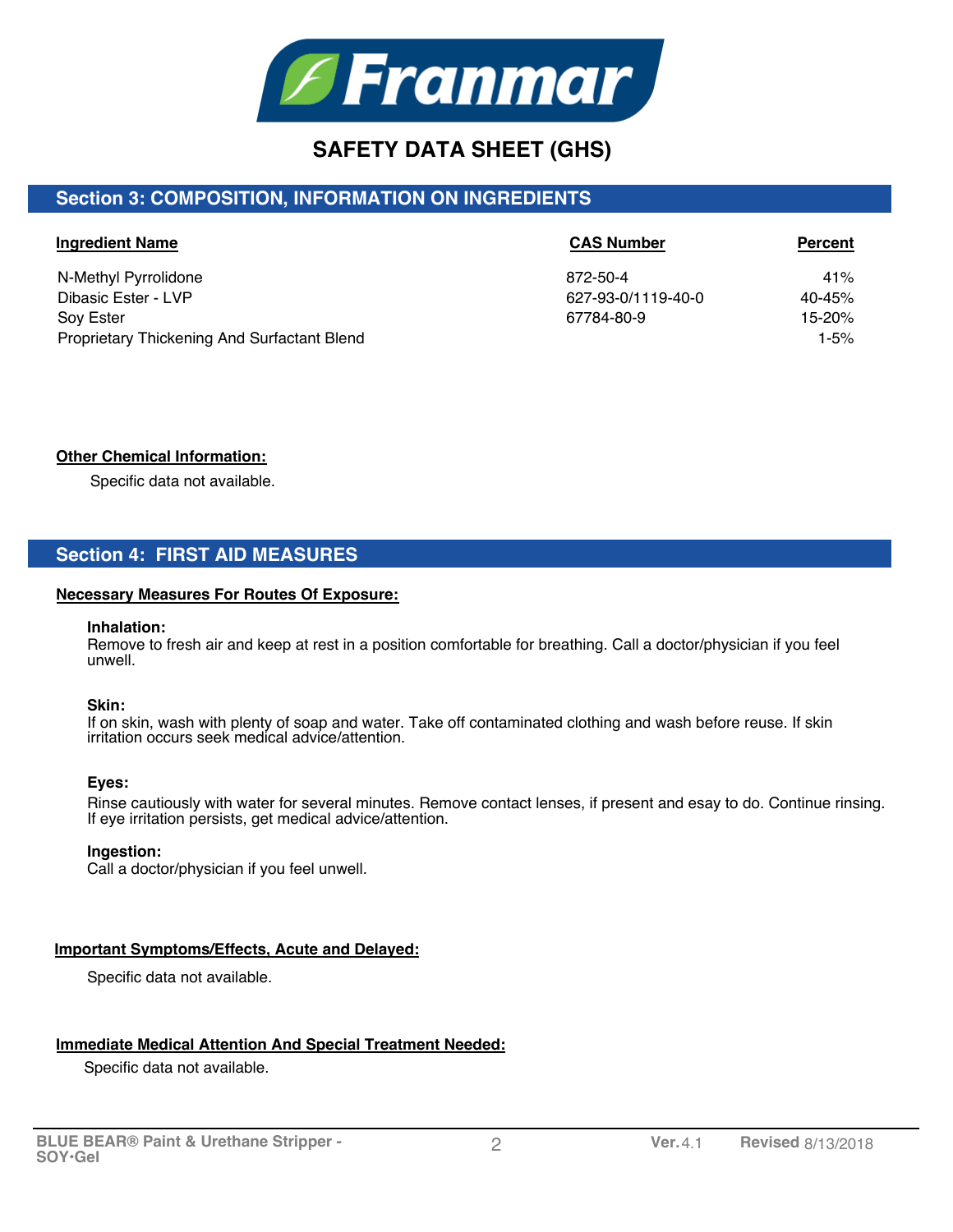

## **Section 5: FIRE FIGHTING MEASURES**

### **Suitable (and unsuitable) Extinguishing Media:**

Dry chemical, CO2, Water spray or Foam.

**Hazards Arising From The Product/Chemical** *(e.g., nature of any hazardous combustion products)***:** None known.

### **Special Fire Fighting Procedures:**

Use water spray to cool containers.

## **Section 6: ACCIDENTAL RELEASE MEASURES**

#### **Personal Precautions, Protective Equipment and Emergency Procedures:**

Butyl rubber gloves and eye protection. If using in poorly ventilated or confined spaces, use a NIOSH approved Organic Vapor respirator.

### **Environmental Precautions:**

Specific data not available.

#### **Methods and Materials for Containment and Cleaning Up:**

Contain the spill and hold for disposal.

## **Section 7: HANDLING AND STORAGE**

### **Precautions For Safe Handling:**

Keep out of reach of children. Read label before use.

### **Conditions For Safe Storage, Including Any Incompatibilities:**

Specific data not available.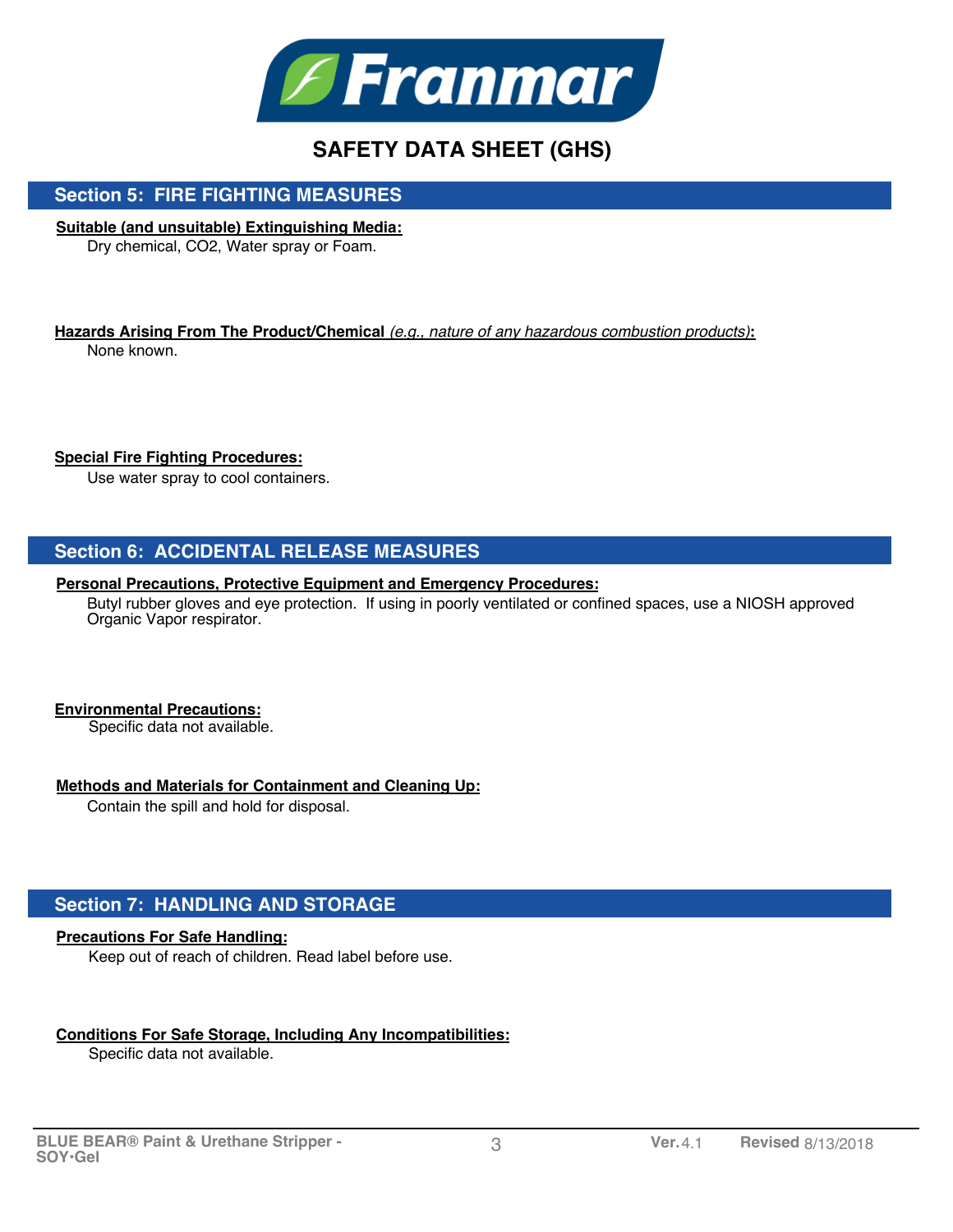

# **Section 8: EXPOSURE CONTROLS AND PERSONAL PROTECTION**

# **Control Parameters, e.g., Occupational Exposure Limit Values or Biological Limit Values:**

Specific data not available.

## **Appropriate Engineering Controls:**

Not required. Mechanical generally sufficient.

## **Individual Protective Measures, Such As Personal Protective Equipment:**

Neoprene or equivalent gloves, chemical goggles. Avoid eye and skin contact.

# **Section 9: PHYSICAL AND CHEMICAL PROPERTIES**

| <b>Appearance (physical</b><br>state, color, etc.): | Gold/Yellow color, heavy<br>viscosity liquid | <b>Flammability</b><br>(solid, gas):                                     | $\mathbf{1}$                       |
|-----------------------------------------------------|----------------------------------------------|--------------------------------------------------------------------------|------------------------------------|
| Odor:                                               | Mild odor                                    | <b>Upper/Lower</b><br><b>Flammability or</b><br><b>Explosive Limits:</b> | N/A                                |
| <b>Odor Threshold:</b>                              | N/A                                          | <b>Vapor Pressure:</b>                                                   | $<$ .5 mmHg @ 20 $^{\circ}$ C      |
| pH:                                                 | 8.1                                          | <b>Vapor Density:</b>                                                    | N/A                                |
| <b>Freezing / Melting</b><br>Point:                 | Below 32°F                                   | <b>Relative Density:</b>                                                 | N/A                                |
| <b>Boiling Point and</b><br><b>Boiling Range:</b>   | Above 300°F                                  | <b>Partition Coefficient</b><br>(n-octanol/water):                       | N/A                                |
| <b>Flash Point:</b>                                 | Above 200°F (PMcc)                           | <b>Autoignition</b><br>Temperature:                                      | $>500^{\circ}$ F                   |
| <b>Evaporation Rate:</b>                            | Less than 1 (n-butyl<br>$acetate=1)$         | <b>Decomposition</b><br>Temperature:                                     | N/A                                |
| <b>Solubility:</b>                                  | Emulsifiable                                 | <b>VOC:</b>                                                              | 49.5%, 578.96 g/L, 4.84<br>lbs/gal |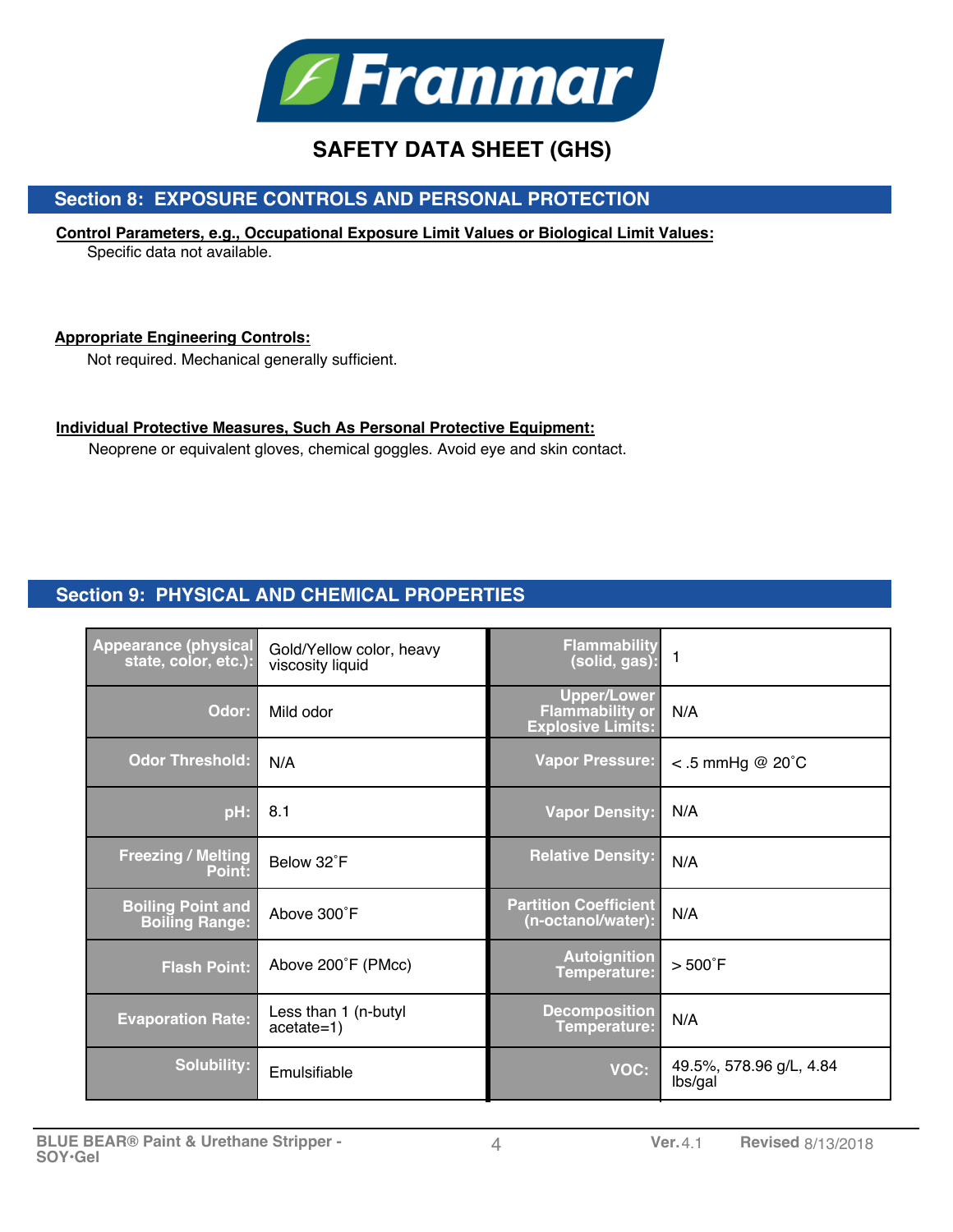

## **Section 10: STABILITY AND REACTIVITY**

**Chemical Stability:**

**Stable** 

## **Possibility Of Hazardous Reactions:**

Will not occur.

**Conditions To Avoid** *(e.g., static discharge, shock or vibration)***:** Strong oxidizing agents.

## **Incompatible Materials:**

Specific data not available.

## **Hazardous Decomposition Products:**

Produces carbon monoxide and carbon dioxide on combustion.

# **Section 11: TOXICOLOGICAL INFORMATION**

**Information On The Likely Routes Of Exposure** (inhalation, ingestion, skin and eye contact)**:**

SKIN: (H315) Causes skin irritation. EYE: (H319) Causes serious eye irritation. INHALATION: (H335) May cause respiratory irritation or may cause drowsiness and dizziness. INGESTION: (H302) May be harmful if swallowed. (H360) May damage fertility or the unborn child if ingested.

### **Symptoms Related To The Physical, Chemical and Toxicological Characteristics:**

This product contains a chemical (N-Methyl-2-Pyrrolidone) known to the state of California to cause birth defects or other reproductive harm.

Temporary blurred vision has been reported with inhalation, skin and eye contact.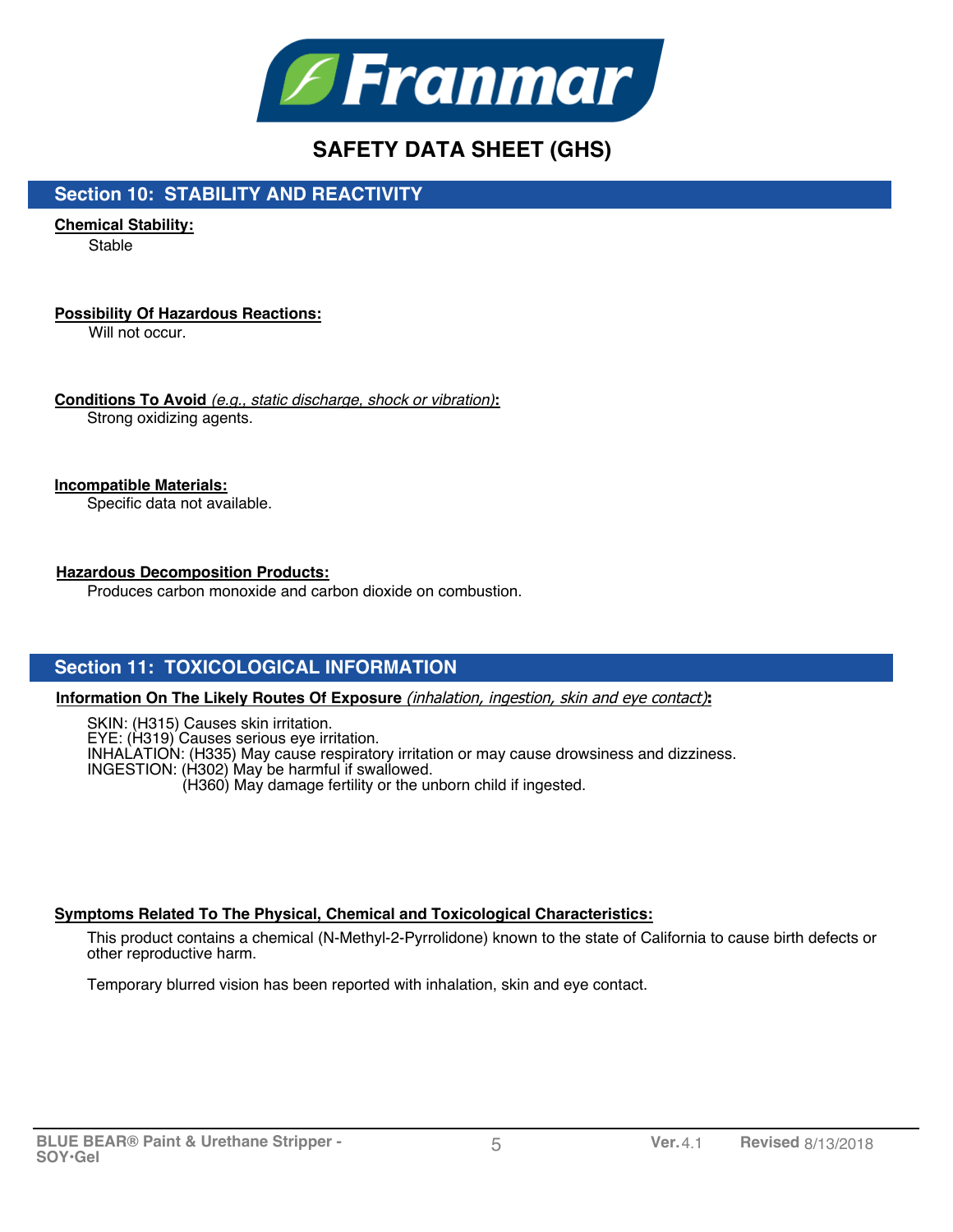

#### **Delayed and Immediate Effects and Also Chronic Effects From Short- and Long-Term Exposure:**

Results from a number of long-term carcinogenity studies and short-term tests are available. Taking into account all of the information, there is no indication that the substance itself is carcinogenic.

#### **Numerical Measures Of Toxicity** *(such as acute toxicity estimates)***:**

Oral: LD50/mouse: 5,270 mg/kg. Slightly toxic. Inhalation: LC50/rat: >5.1 mg/L / 4h. Inhalation-risk test (IRT): No mortality within 8 hours as shown in animal studies. The inhalation of a highly saturated vapor-air mixture represents no acute hazard. Dermal: LD50/rabbit: 4,000 - 8,000 mg/kg. Moderately Toxic. Eye irritation: rabbit: Irritant. (Vendor-Test) Sensitization: Skin sensitizing effects were not observed in animal studies. Literature data.

## **Section 12: ECOLOGICAL INFORMATION**

**Ecotoxicity** *(aquatic and terrestrial, where available)***:**

Acute and prolonged toxicity to fish: golden orfe/LC50 (96 h): >500 mg/L Acute toxicity to aquatic invertebrates: Daphnia magna/EC50 (24 h): >1,000 mg/l Toxicity to aquatic plants: green algae/EC50 (72 h): >500 mg/L Toxicity to microorganisms: OECD Guideline 209 bacterium/EC20 (30 min): >600 mg/L Inhibition of degradation activity in activated sludge is not to be anticipated during correct introduction of low concentrations.

### **Persistence and Degradability:**

Chemical oxygen demand (COD): 1,600 mg/L Biochemical oxygen demand (BOD): Incubation period 5 d:  $\leq$  mg/g Absorbable organically-bound halogen (AOX): This product contains no organically-bound halogen.

#### **Bioaccumulative Potential:**

Biodegradation: Test method: OECD 301 E/92/69/EEC, C.4-B Method of analysis: DOC reduction Degree of elimination: >90% Evaluation: Readily biodegradable.

#### **Mobility In Soil:**

Not Determined

#### **Other Adverse Effects:**

Not Determined